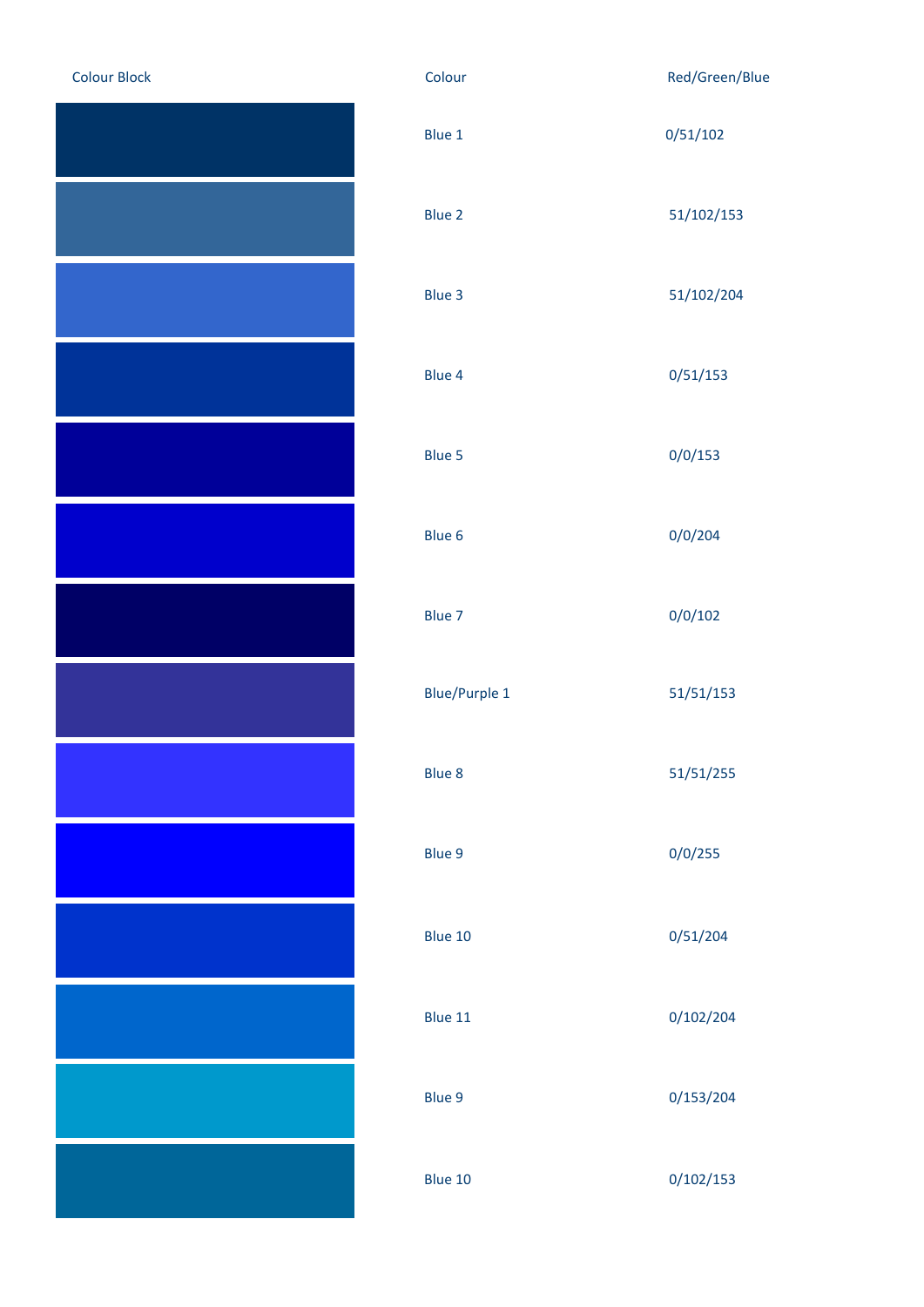| <b>Colour Block</b> |
|---------------------|
|                     |
|                     |
|                     |
|                     |
|                     |
|                     |
|                     |
|                     |
|                     |
|                     |
|                     |
|                     |
|                     |
|                     |
|                     |
|                     |

| <b>Colour Block</b> | Colour               | Red/Green/Blue |
|---------------------|----------------------|----------------|
|                     | Green 1              | 0/102/102      |
|                     | Green 2              | 0/128/128      |
|                     | Green 3              | 51/204/204     |
|                     | Blue 11              | 0/204/255      |
|                     | Blue 12              | 0/153/255      |
|                     | Blue 13              | 0/102/255      |
|                     | Blue 14              | 51/102/255     |
|                     | <b>Blue/Purple 2</b> | 51/51/204      |
|                     | Purple 1             | 102/102/153    |
|                     | Purple 2             | 102/0/204      |
|                     | Purple 3             | 102/0/255      |
|                     | Purple 4             | 102/102/255    |
|                     | Purple 5             | 102/153/255    |
|                     | Blue 15              | 51/153/255     |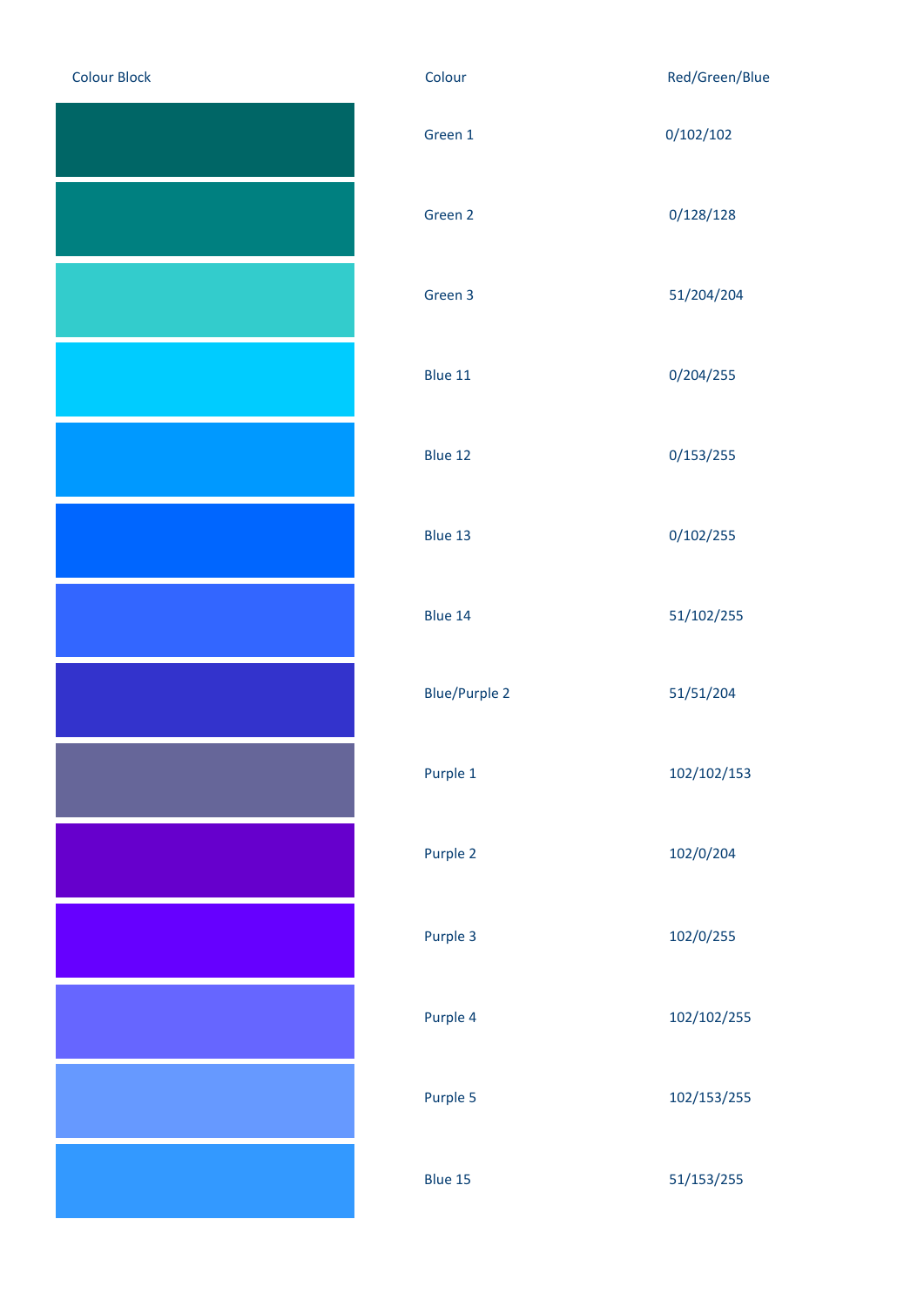| <b>Colour Block</b> |
|---------------------|
|                     |
|                     |
|                     |
|                     |
|                     |
|                     |
|                     |
|                     |
|                     |
|                     |
|                     |
|                     |
|                     |
|                     |
|                     |
|                     |
|                     |
|                     |
|                     |
|                     |

| <b>Colour Block</b> | Colour               | Red/Green/Blue |
|---------------------|----------------------|----------------|
|                     | Blue 16              | 51/204/255     |
|                     | Blue 17              | 0/255/255      |
|                     | Green 4              | 0/255/204      |
|                     | Green 5              | 0/204/153      |
|                     | Green 6              | 51/153/102     |
|                     | Green 7              | 51/153/51      |
|                     | Green 8              | 0/204/102      |
|                     | Green 9              | 0/255/153      |
|                     | Green 10             | 102/255/204    |
|                     | Blue 18              | 102/255/255    |
|                     | Blue 19              | 102/204/255    |
|                     | <b>Blue/Purple 3</b> | 153/204/255    |
|                     | Purple 6             | 153/153/255    |
|                     | Purple 7             | 153/102/255    |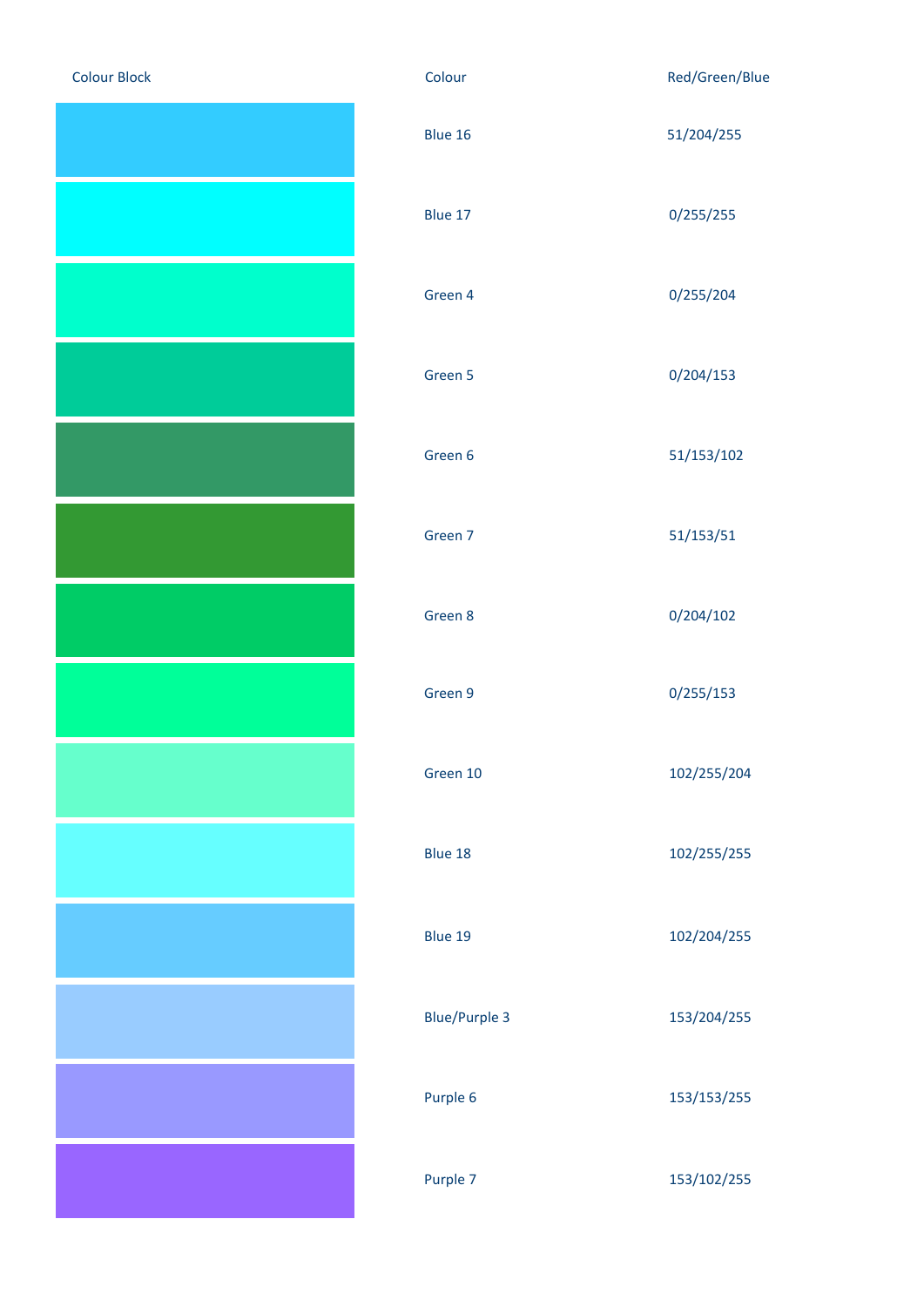| <b>Colour Block</b> |
|---------------------|
|                     |
|                     |
|                     |
|                     |
|                     |
|                     |
|                     |
|                     |
|                     |
|                     |
|                     |
|                     |
|                     |
|                     |
|                     |
|                     |
|                     |
|                     |
|                     |
|                     |
|                     |
|                     |
|                     |
|                     |
|                     |
|                     |
|                     |
|                     |
|                     |
|                     |
|                     |
|                     |
|                     |
|                     |
|                     |
|                     |
|                     |
|                     |
|                     |

| <b>Colour Block</b> | Colour    | Red/Green/Blue |
|---------------------|-----------|----------------|
|                     | Purple 8  | 153/51/255     |
|                     | Purple 9  | 153/0/255      |
|                     | Purple 10 | 153/0/204      |
|                     | Purple 11 | 204/0/255      |
|                     | Purple 12 | 204/102/255    |
|                     | Purple 13 | 204/153/255    |
|                     | Purple 14 | 204/204/255    |
|                     | Blue 20   | 204/236/255    |
|                     | Blue 21   | 204/255/255    |
|                     | Green 11  | 153/255/204    |
|                     | Green 12  | 102/255/153    |
|                     | Green 13  | 0/255/0        |
|                     | Green 14  | 0/204/0        |
|                     | Green 15  | 0/102/0        |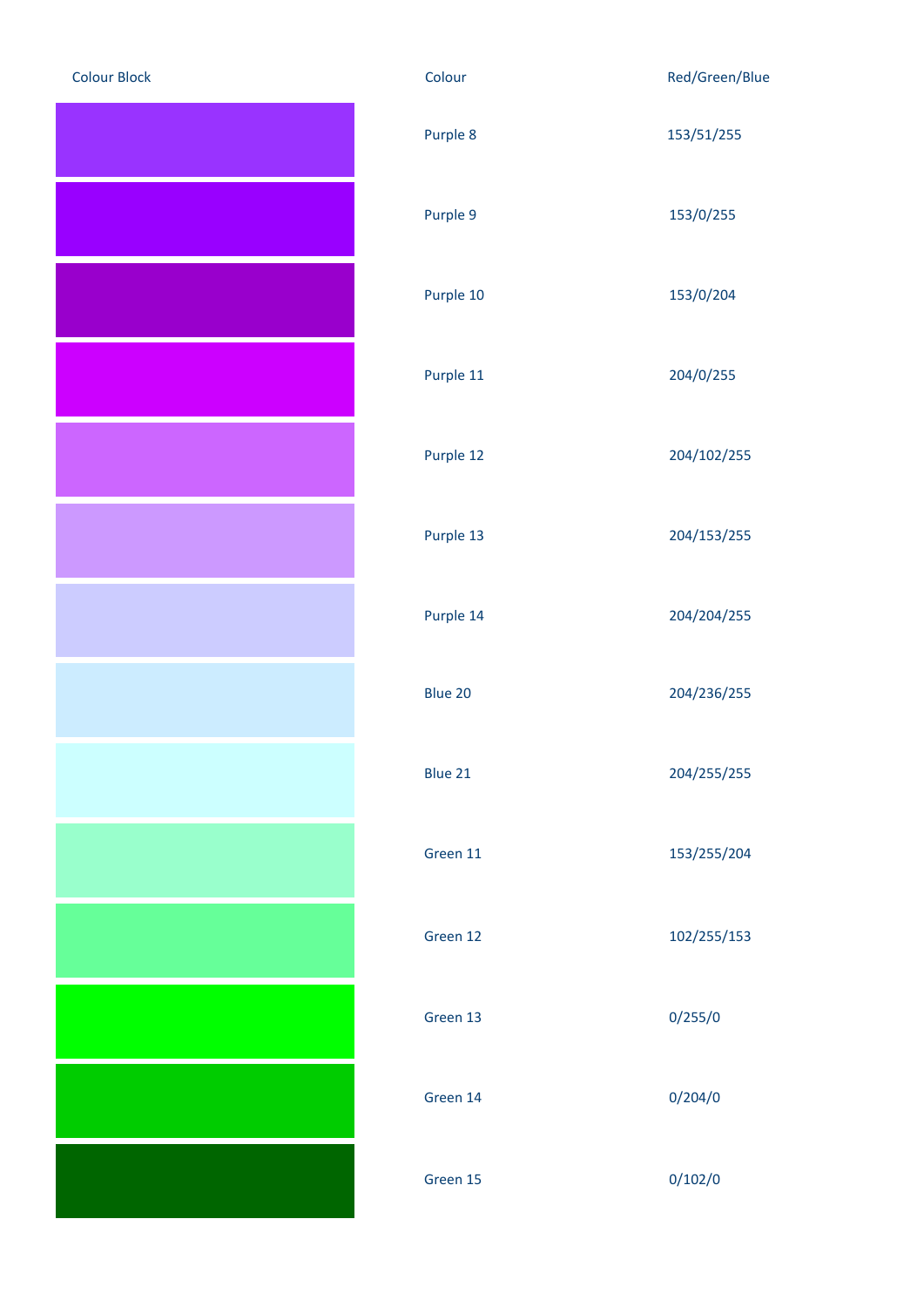| <b>Colour Block</b> |
|---------------------|
|                     |
|                     |
|                     |
|                     |
|                     |
|                     |
|                     |
|                     |
|                     |
|                     |
|                     |
|                     |
|                     |
|                     |
|                     |
|                     |
|                     |
|                     |
|                     |
|                     |
|                     |
|                     |
|                     |
|                     |
|                     |
|                     |
|                     |
|                     |
|                     |
|                     |
|                     |
|                     |
|                     |
|                     |
|                     |
|                     |
|                     |
|                     |

| <b>Colour Block</b> | Colour    | Red/Green/Blue |
|---------------------|-----------|----------------|
|                     | Green 16  | 0/51/0         |
|                     | Green 17  | 0/128/0        |
|                     | Green 18  | 51/204/51      |
|                     | Green 19  | 102/255/102    |
|                     | Green 20  | 153/255/153    |
|                     | Green 21  | 204/255/204    |
|                     | Pink 1    | 255/204/255    |
|                     | Pink 2    | 255/153/255    |
|                     | Pink 3    | 255/102/255    |
|                     | Pink 4    | 255/0/255      |
|                     | Pink 5    | 204/0/204      |
|                     | Purple 15 | 102/0/102      |
|                     | Purple 16 | 128/0/128      |
|                     | Pink 6    | 204/0/153      |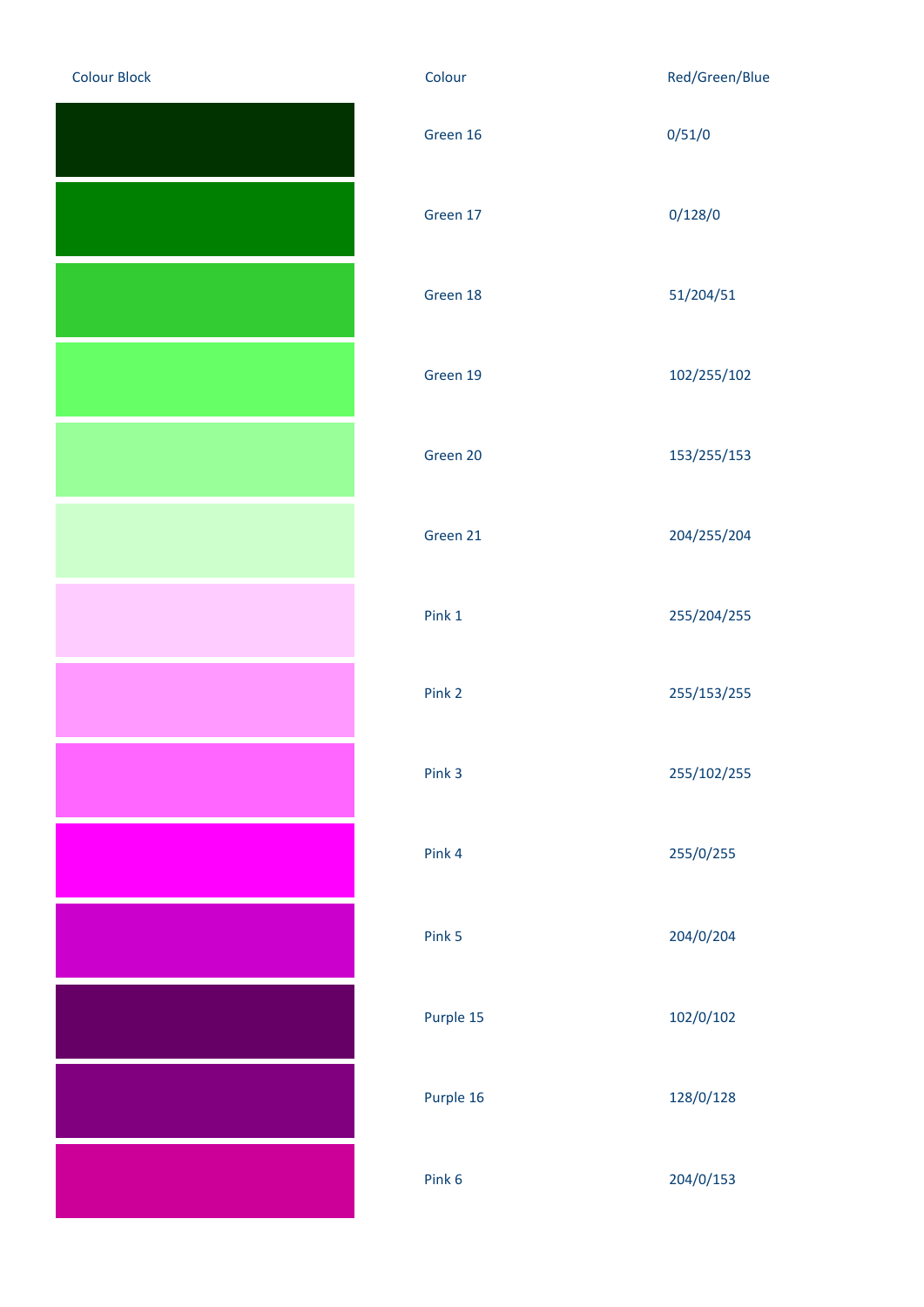| <b>Colour Block</b> |
|---------------------|
|                     |
|                     |
|                     |
|                     |
|                     |
|                     |
|                     |
|                     |
|                     |
|                     |
|                     |
|                     |
|                     |
|                     |
|                     |
|                     |
|                     |
|                     |
|                     |
|                     |
|                     |
|                     |
|                     |
|                     |
|                     |
|                     |
|                     |
|                     |
|                     |
|                     |
|                     |

| Colour            | Red/Green/Blue |
|-------------------|----------------|
| Pink 7            | 255/51/204     |
| Pink 8            | 255/102/204    |
| Pink 9            | 255/153/204    |
| Peach             | 255/204/204    |
| Lemon             | 255/255/204    |
| Green 22          | 204/255/153    |
| Green 23          | 153/255/102    |
| Green 24          | 102/255/51     |
| Green 25          | 0/153/0        |
| Green 26          | 51/102/0       |
| <b>Dark Green</b> | 51/51/0        |
| Green 27          | 102/153/0      |
| Green 28          | 153/255/51     |
| Green 29          | 204/255/102    |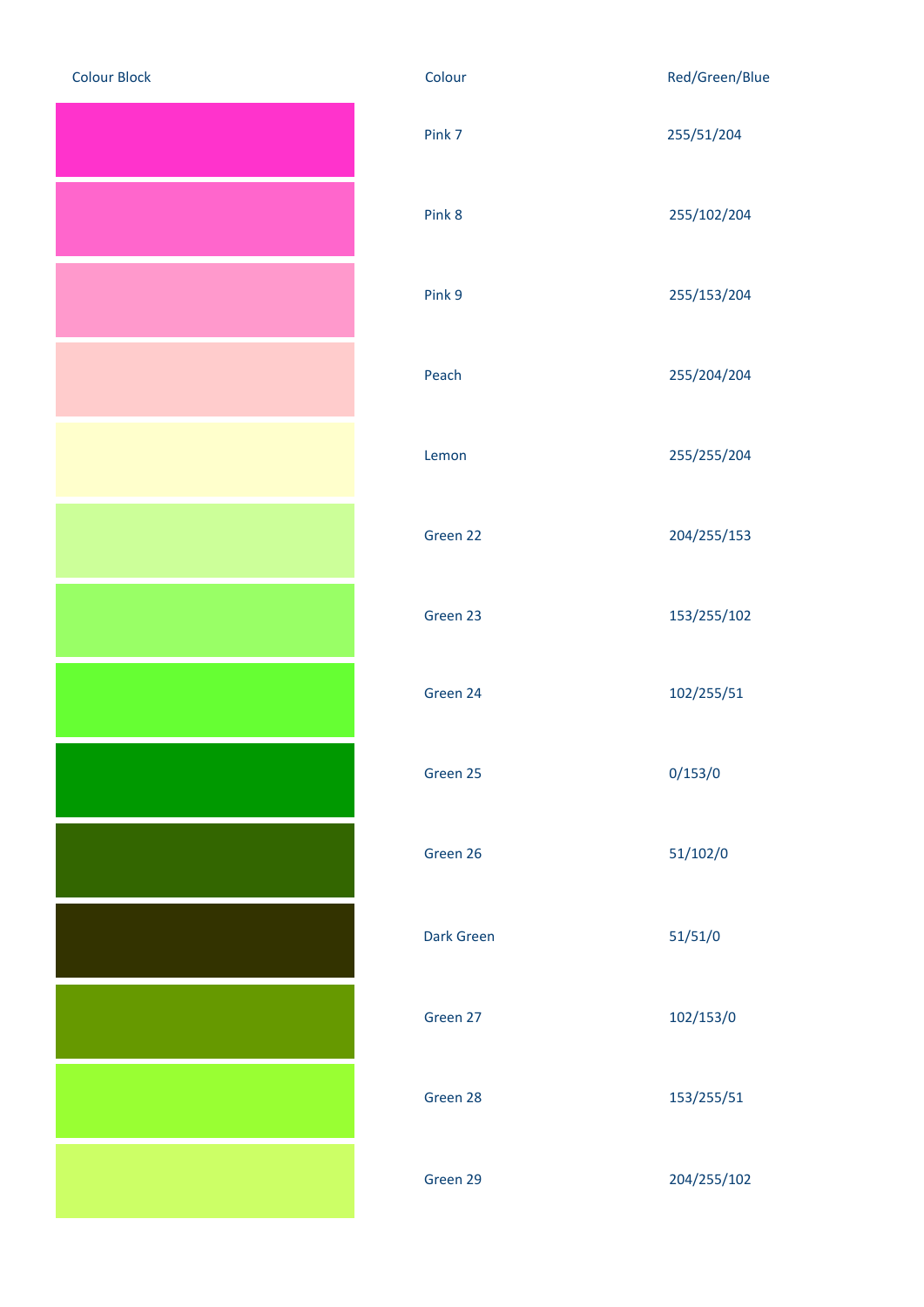| <b>Colour Block</b> |
|---------------------|
|                     |
|                     |
|                     |
|                     |
|                     |
|                     |
|                     |
|                     |
|                     |
|                     |
|                     |
|                     |
|                     |
|                     |
|                     |
|                     |
|                     |
|                     |
|                     |
|                     |
|                     |
|                     |
|                     |
|                     |
|                     |
|                     |
|                     |
|                     |
|                     |

| <b>Colour Block</b> | Colour         | Red/Green/Blue |
|---------------------|----------------|----------------|
|                     | Yellow 1       | 255/255/153    |
|                     | Peach 2        | 255/204/153    |
|                     | Peach 3        | 255/153/153    |
|                     | <b>Pink 10</b> | 255/102/153    |
|                     | <b>Pink 11</b> | 255/51/153     |
|                     | Pink 12        | 204/51/153     |
|                     | Purple 17      | 153/0/153      |
|                     | Plum           | 153/51/102     |
|                     | Pink 13        | 214/0/147      |
|                     | Coral          | 255/0/102      |
|                     | Peach 4        | 255/124/128    |
|                     | Peach 5        | 255/153/102    |
|                     | Orange 1       | 255/204/102    |
|                     | Yellow 2       | 255/255/102    |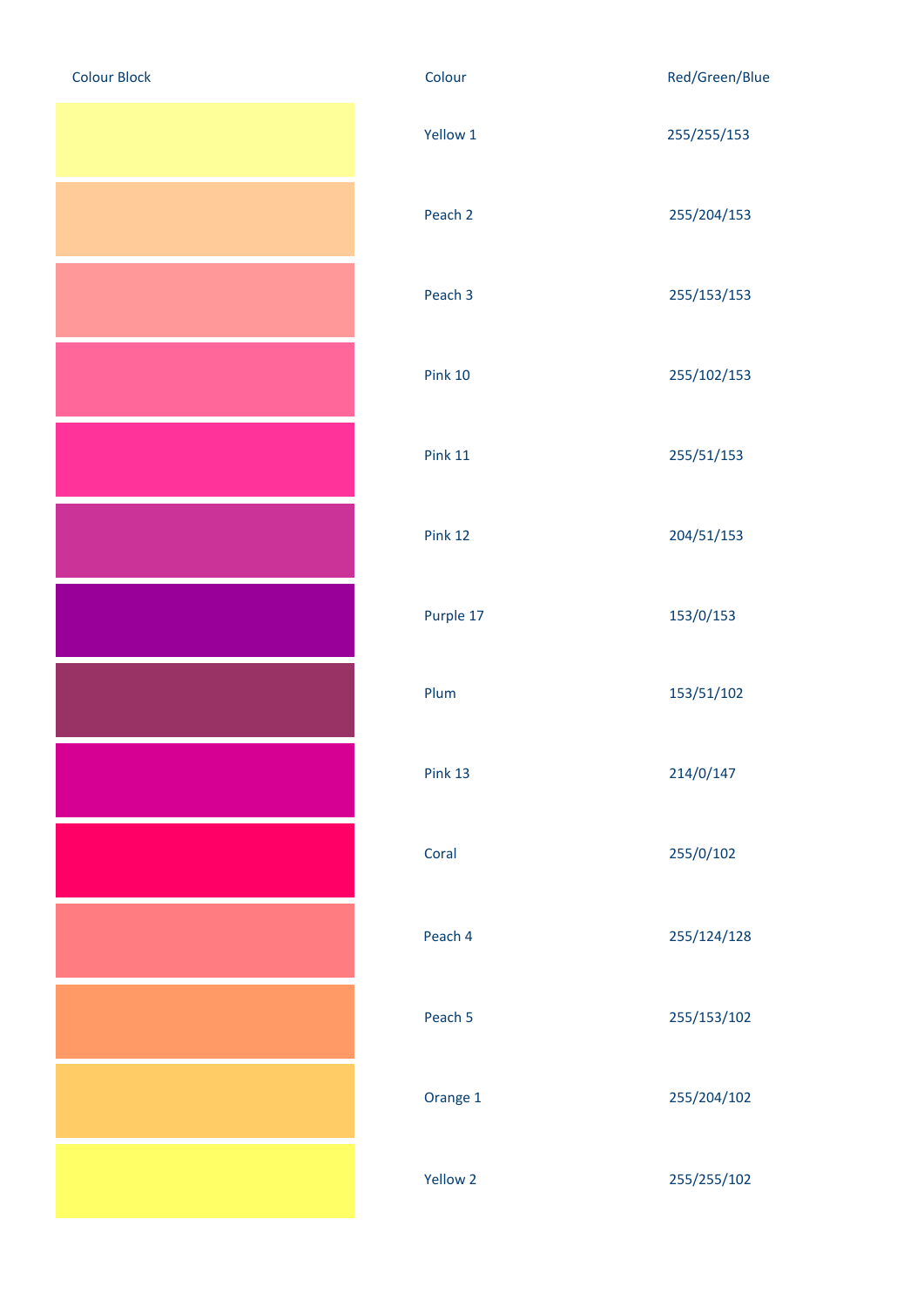| <b>Colour Block</b> |
|---------------------|
|                     |
|                     |
|                     |
|                     |
|                     |
|                     |
|                     |
|                     |
|                     |
|                     |
|                     |
|                     |
|                     |
|                     |
|                     |
|                     |
|                     |
|                     |
|                     |
|                     |
|                     |
|                     |
|                     |
|                     |
|                     |
|                     |

| <b>Colour Block</b> | Colour         | Red/Green/Blue |
|---------------------|----------------|----------------|
|                     | Green 30       | 204/255/51     |
|                     | Green 31       | 153/204/0      |
|                     | Green 32       | 102/102/51     |
|                     | Green 33       | 128/128/0      |
|                     | Green 34       | 204/204/0      |
|                     | Yellow 3       | 255/255/0      |
|                     | Orange 2       | 255/204/0      |
|                     | Orange 3       | 255/153/51     |
|                     | Orange 4       | 255/102/0      |
|                     | Coral 2        | 255/80/80      |
|                     | <b>Pink 14</b> | 204/0/102      |
|                     | Purple 18      | 102/0/51       |
|                     | Red 1          | 153/0/51       |
|                     | Red 2          | 204/0/0        |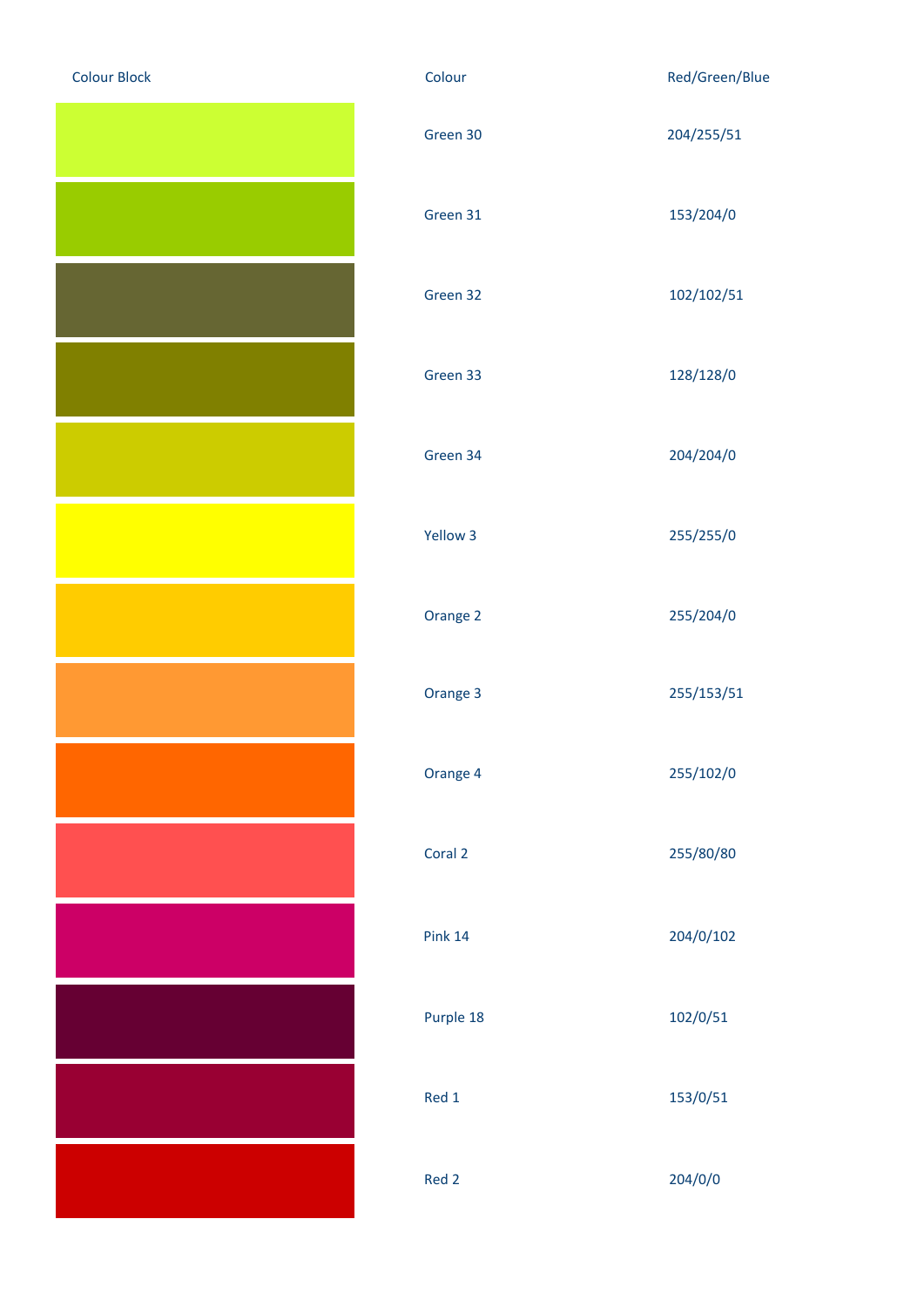| <b>Colour Block</b> |
|---------------------|
|                     |
|                     |
|                     |
|                     |
|                     |
|                     |
|                     |
|                     |
|                     |
|                     |
|                     |
|                     |
|                     |
|                     |

| <b>Colour Block</b> | Colour                                       | Red/Green/Blue |
|---------------------|----------------------------------------------|----------------|
|                     | Red 3                                        | 255/0/0        |
|                     | Red 4                                        | 255/51/0       |
|                     | Dark Orange                                  | 204/102/0      |
|                     | Orange 5                                     | 255/153/0      |
|                     | Brown 1                                      | 204/153/0      |
|                     | Brown 2                                      | 153/102/51     |
|                     | Brown 3                                      | 102/51/0       |
|                     | Brown 4                                      | 153/102/0      |
|                     | Red 5                                        | 204/51/0       |
|                     | Red 6                                        | 153/51/0       |
|                     | Red 7                                        | 153/0/0        |
|                     | Red 8                                        | 128/0/0        |
|                     | Red 9                                        | 165/0/33       |
|                     | Please provide sample<br>for colour matching | <b>Bespoke</b> |